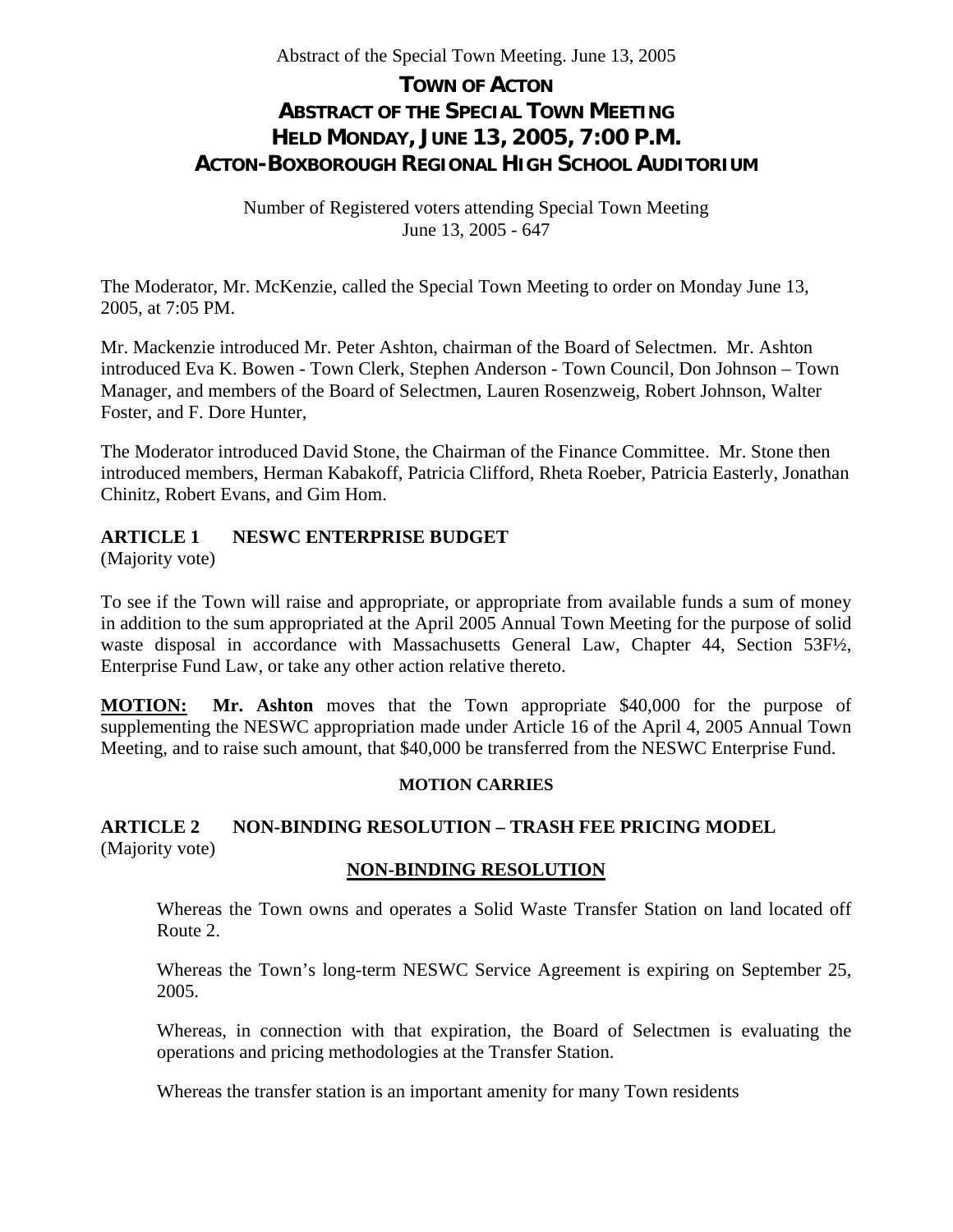Whereas many in State Government and the environmental field assert that there are both financial and environmental benefits associated with a pricing model based upon the volume of trash discarded by each user ("pay-as-you-throw").

 NOW THEREFORE, BE IT RESOLVED, that Town Meeting requests that the Board of Selectmen and the Town Manager implement a pricing model at the Transfer Station that is a combination flat fee (for an access sticker) plus a charge per bag of trash discarded (pay-as-youthrow charge) for the trial period of October 1, 2005 through September 30, 2006, and provide an interim report as to the benefits and drawbacks of such a pricing model to the April 2006 Annual Town Meeting.

**MOTION: Mr. Ashton** moves that the Town adopt the non-binding resolution as set forth in the Article.

#### **MOTION LOST**

## **ARTICLE 3 ENVIRONMENTAL STANDARDS FOR FILL MATERIAL BYLAW** (Majority vote)

To see if the Town will vote to amend the general Bylaws of the Town by adding the following new chapter U after chapter T:

# **Chapter U: Environmental Standards for Fill Material Bylaw**

# **1. Authority**

This Bylaw is adopted by the Town under its Home Rule Authority, its Police Powers to protect the public safety and welfare and its authorization under Massachusetts's General laws, c. 40, section 21 and c. 111, section 31.

## **2. Purpose**

The purpose of this Bylaw is to protect, preserve, and maintain the Town's existing and potential groundwater supply, groundwater recharge areas, surface waters, air quality and natural environment and to assure public health and safety through the proper management of materials regulated herein.

## **3. Definitions**

For purposes of this bylaw, the following terms shall have the following meanings:

- 3.1 "Asbestos" means all asbestiform varieties of the mineral family called silicates including: serpentinite (chrysotile), riebeckite (crocidolite), cuming- tonitegrunerite (atmosite), tremolite-actinolite, and anthophyllite as defined in the DEP Air Quality Regulations at 310 CMR 7.00.
- 3.2 "Asbestos-Containing Material" means friable asbestos and any material containing 1% or more asbestos by weight. This term includes but is not limited to sprayed-on and troweled-on materials applied to ceilings, walls, and ceilings, walls, and other surfaces, insulation on pipes, boilers, tanks, ducts, and other equipment, structural members, tiles, shingles or asbestos-containing paper, as defined in the DEP Air Quality Regulations at 310 CMR 7.00.
- 3.3 "Asbestos-Containing Waste Material" means any friable asbestos-containing material removed during a demolition/renovation project and anything contaminated in the course of a demolition/renovation project including asbestos waste from control devices, bags or containers that previously contained asbestos, contaminated clothing, materials used to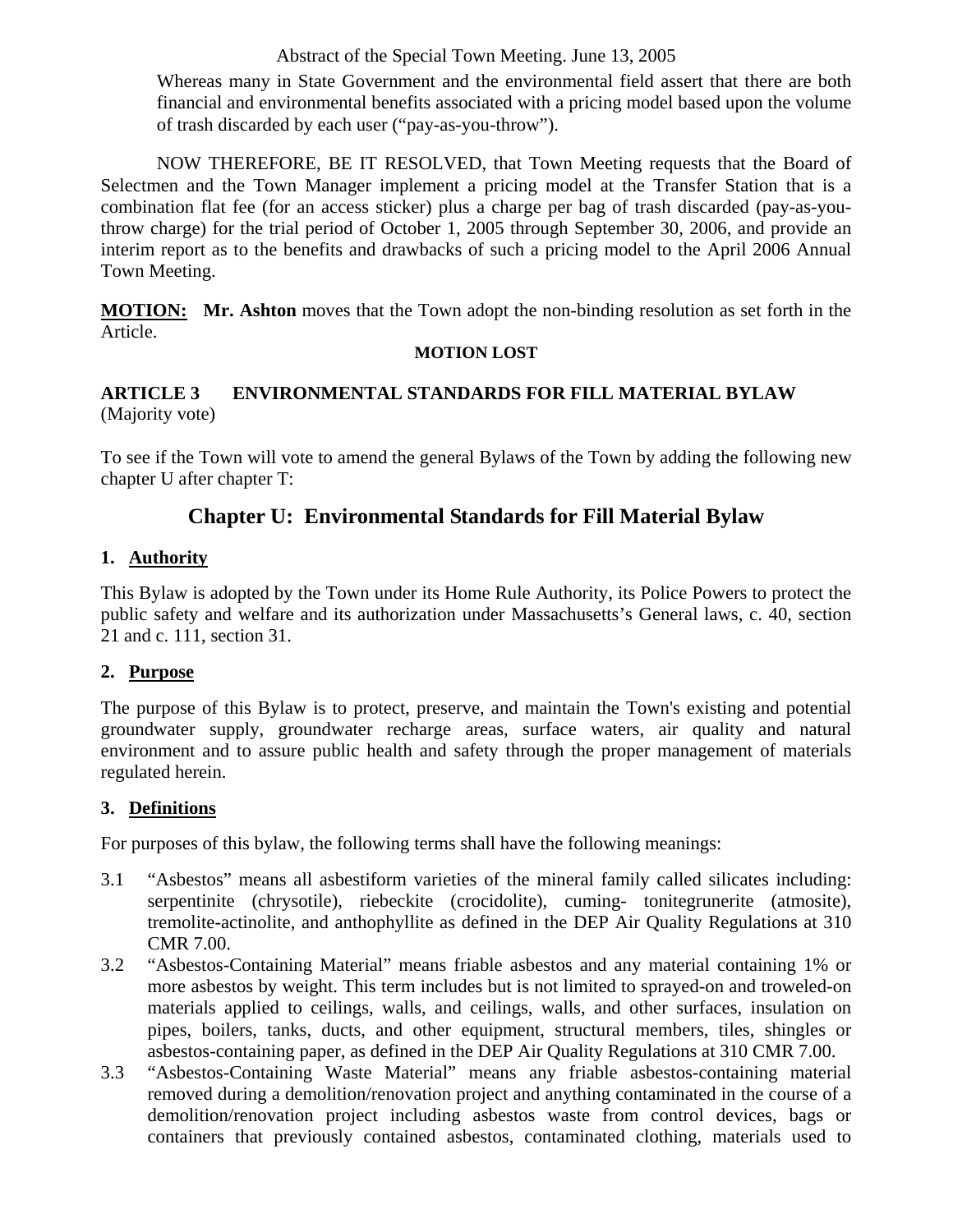enclose the work area during the demolition/renovation operation, and demolition/renovation debris, as defined in the DEP Air Quality Regulations at 310 CMR 7.00.

- 3.4 "Asbestos in Soil" means unconsolidated fibers of asbestos contained in the soil matrix that did not originate from asbestos manufacturing, fabricating, milling, or spraying. Asbestos in soil does not include "Asbestos-Containing Material" or "Asbestos-Containing Waste Material" as those terms are defined in the DEP Air Quality Regulations at 310 CMR 7.00.
- 3.5 "Asbestos Waste" shall mean any material containing one percent or more asbestos by weight and anything contaminated with asbestos such as asbestos from pollution control devices, bags or containers that previously contained asbestos, contaminated clothing, demolition/renovation debris. As defined herein "asbestos waste" shall include, but is not limited to, "asbestos waste," "asbestos-containing material" and asbestos-containing waste materials" as defined in 310 CMR 7.00 and 310 CMR 19.00, as amended.
- 3.6 "Board" shall mean the Town of Acton Board of Health.
- 3.7 "Bylaw" shall mean this Environmental Standards for Fill Material Bylaw.
- 3.8 "Construction and Demolition Debris" shall mean the waste building materials and rubble resulting from the construction, remodeling, repair or demolition of buildings, pavements, roads or other structures. "Construction and demolition waste" shall include, but is not limited to, concrete, bricks, lumber, masonry, road paving materials, rebar and plaster and all other "construction and demolition waste" as defined in Massachusetts Solid Waste Regulations 310 CMR 19.00, as amended.
- 3.9 "Contaminated soil" shall mean soil that contains oil and/or hazardous materials as a result of a release to the environment. This includes anthropogenic contaminants, regardless of whether the contaminant levels exceed the applicable Reportable Concentration (RC) under section 310 CMR 40.1600 of the Massachusetts Contingency Plan (MCP). As defined herein, "contaminated soil" shall include, but is not limited to, "contaminated soil" as defined in DEP's Policy COMM-97-001.
- 3.10 "DEP" shall mean the Department of Environmental Protection and/or its successors.
- 3.11 "Landfill" shall mean the former Town of Acton municipal landfill located on Town Map G-4 Parcels 140, 75, 76, and 167-1, but excluding the paved area and buildings of the Town of Acton Highway Department, DPW Garage, Transfer Station, recycling area, salt and sand sheds, associated access areas, tanks, pumps and related facilities (collectively the "DPW Garage and Transfer Station" located principally on the northern portion of parcel 76.
- 3.12 "Person" as used in this Bylaw shall include any individual, group of individuals, association, partnership, corporation, or business organization, trust or estate, the Commonwealth, or any political subdivision thereof, administrative agency, public or quasi-public corporation or body, or any other legal entity or its legal representatives, agents or assigns.

## **4. General Rules**

- 4.1 No person shall use asbestos, asbestos in soil, asbestos waste, construction and demolition debris, or contaminated soil as solid fill, daily cover, intermediate cover, and/or pre-capping contour material on the former town of Acton municipal landfill.
- 4.2 Nothing in this Bylaw shall prohibit the Town of Acton from conducting any of the following activities at the DPW Garage and Transfer Station: (a) storing and mixing salt and sand; (b) storing new or used granite curbing (including curbing that may have been recovered from road demolition or reconstruction projects); (c) temporary storage of road demolition materials and debris for off-site disposal of contaminated soil or other materials excavated during road construction projects; (f) acceptance of limited quantities and types of construction and demolition debris at the Transfer Station for off-site disposal; and (g) other ordinary and necessary activities incidental to the operation of the DPW Garage and Transfer Station.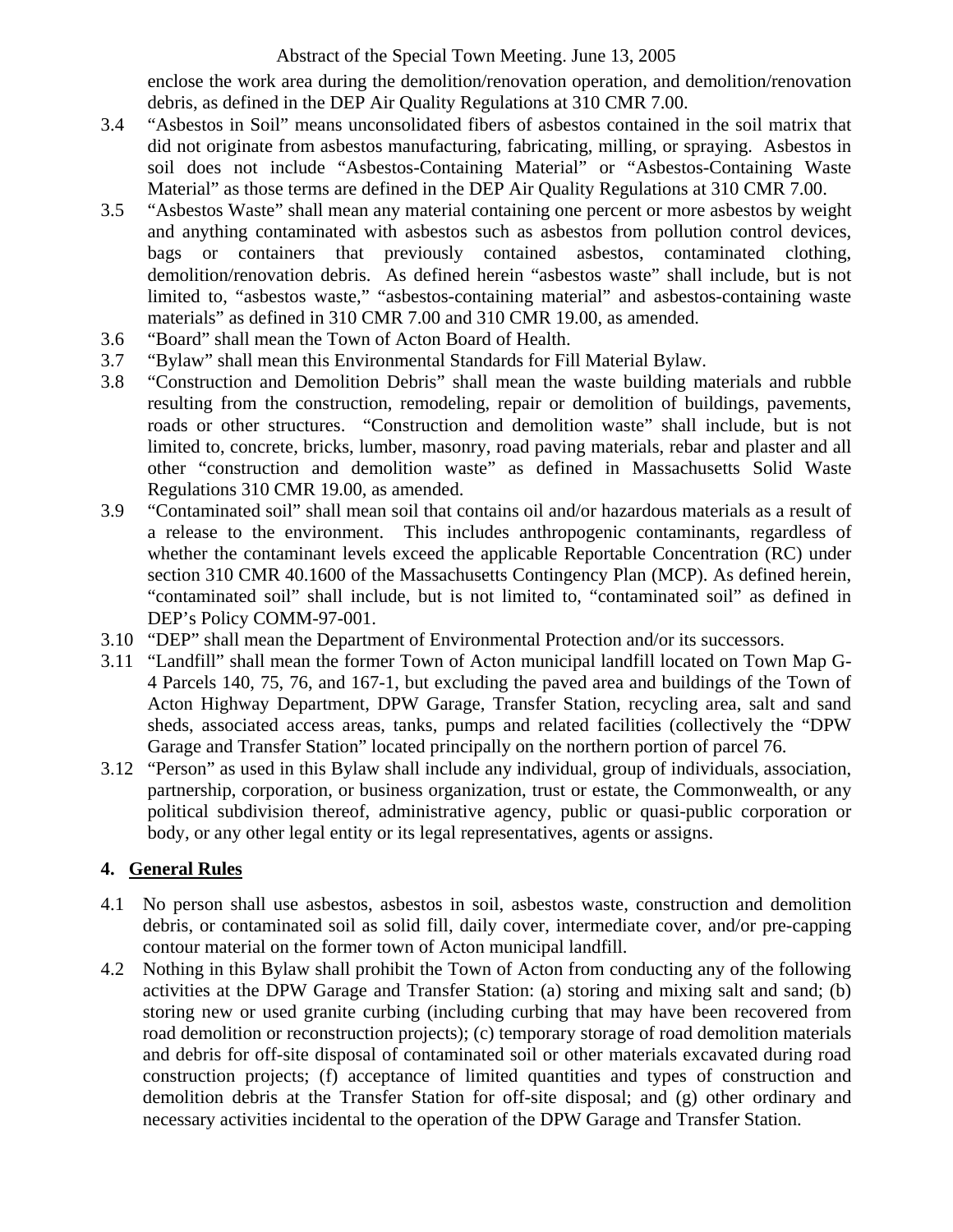## 5 **Penalties for Violation**

Violation of this Bylaw, as determined by the Town of Acton Board of Health, shall be punishable by a fine of three hundred dollars per offense. Each day a violation continues shall be considered a separate offense. Any sums of money collected as fines shall be paid forthwith into the general revenues of the Town.

## 6 **Severability**

In case any section, paragraph or part of this chapter is for any reason declared invalid or unconstitutional by any court of last resort, every other section, paragraph or part shall continue in full force and effect.

## 7 **Effective Date**

This chapter shall take effect in accordance with M.G.L. c.40, section 32. This Bylaw shall not apply to any materials used or stockpiled for later use on the former town of Acton municipal landfill.

Or take any other action relative thereto.

**MOTION:** Ms. Kennedy moves that the Town take no action.

#### **MOTION CARRIES**

**ARTICLE 4 NON-BINDING RESOLUTION - DEVELOPMENT OF MUNICIPAL LAND**  (Majority vote)

## **NON-BINDING RESOLUTION**

Whereas Article 3.5.1 of the Zoning BYLAW states in pertinent part:

"Retail Store-An establishment with not more than 60,000 square feet in NET FLOOR AREA selling merchandise within a BUILDING to the general public. Said merchandise is not intended for resale. A Retail Store may have one or more vendors within it and may occupy one whole BUILDING, its retail space shall be separated from other Retail Stores by complete walls or partitions, and customers must pay for purchases and exit the Retail Store before entering another Retail Store. A garden center, florist, or commercial greenhouse may have open-air display of horticulture products."

NOW THEREFORE, BE IT RESOLVED, to instruct all Town Boards, Committees and Departments, to neither issue any request for proposals nor accept any proposal for development of municipal property that does not conform to the Town's Master Plan and Section 3.5.1 of the Zoning BYLAW, nor to enter into any purchase and sales agreement for municipal property that does not conform to the Town's Master Plan and Section 3.5.1 of the Zoning BYLAW.

**MOTION: Ms. Kennedy** moves that the Town adopt the non-binding resolution as set forth in the Article.

**MOTION TO AMEND**: Mr. Black moves to insert the words "Commercial Development provisions of" before "the Town's Master Plan" in both places it appears.

#### **AMENDMENT LOST**